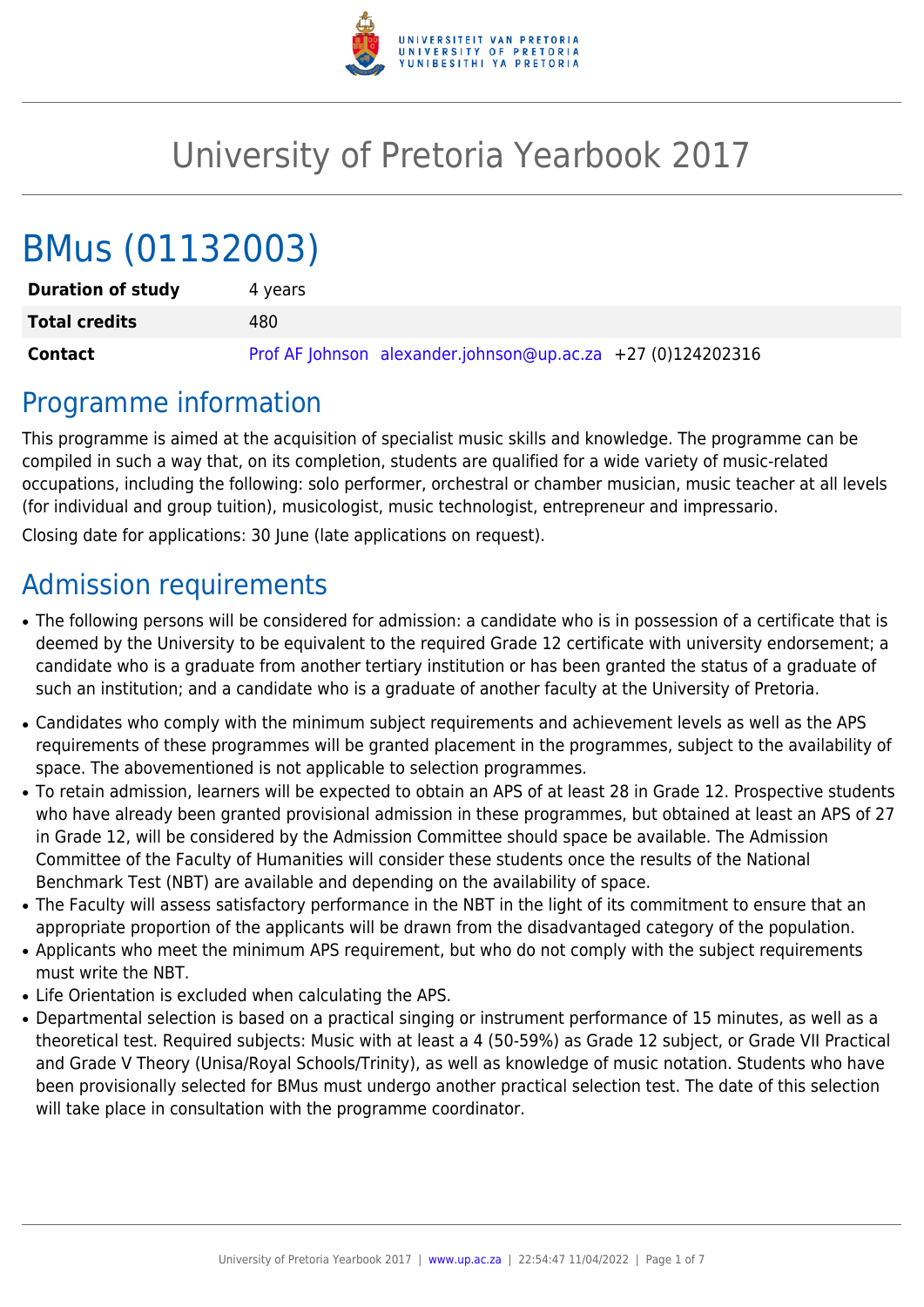

| Minimum requirements        |  |                                 |  |    |  |
|-----------------------------|--|---------------------------------|--|----|--|
| <b>Achievement level</b>    |  |                                 |  |    |  |
| <b>Afrikaans or English</b> |  |                                 |  |    |  |
|                             |  | NSC/IEB HIGCSE AS-Level A-Level |  |    |  |
|                             |  |                                 |  | 30 |  |

# Additional requirements

Departemental selection is required for this programme.

Admission is subject to tests in the first instrument, music theory and harmony. Level 4 in Music as a Grade 12 subject or Grade VII Practical and Grade V Theory (Unisa, Royal Schools, Trinity) serves as a guideline of the expected standard.

# Other programme-specific information

- Students who are deemed NOT to be at risk of their level of academic literacy, are exempted from ALL 110 and ALL 125.
- MME 400 can only be taken if the first instrument is piano, violin, jazz or classical voice.
- MEI 403 is performing art, with a public concert of 1 hour in the second semester.
- The choice of instrument is based on the availability of an appropriate teacher. The University does not accept responsibility for providing a lecturer of these instruments where teaching costs exceed the normal.
- In order to be admitted to MTI 100 (Second instrument) in any instrument other than percussion, organ, harpsichord or singing, a student should have reached at least Unisa Grade V or a comparable standard in that instrument; in the case of organ, harpsichord, percussion and singing, admission is at the discretion of the head of the department.

#### **Practical music**

Students choose a first and a second instrument from the following: Voice, piano, keyboard, organ, harpsichord, violin, viola, cello, double bass, flute, oboe, clarinet, bassoon, French horn, trumpet, trombone, tuba, percussion, harp, guitar, recorder, saxophone and ensemble. Jazz and/or classical streams are allowed, according to availability.

#### **Attendance modules**

(i) In addition to the modules mentioned in the learning programme, students are obliged to attend the weekly recital classes and seminars.

(ii) Students who play in the UP Symphony Orchestra can receive credits for a second instrument in the first, second and third year. In this case, students are expected to attend at least 80% of the orchestra rehearsals, must be available for the concerts, and play an examination of orchestral excepts (to the discretion of the head of the department) in the Music Department in the first and second semester.

(iii) Unsatisfactory attendance at the performance classes, seminars and compulsory concerts may, at the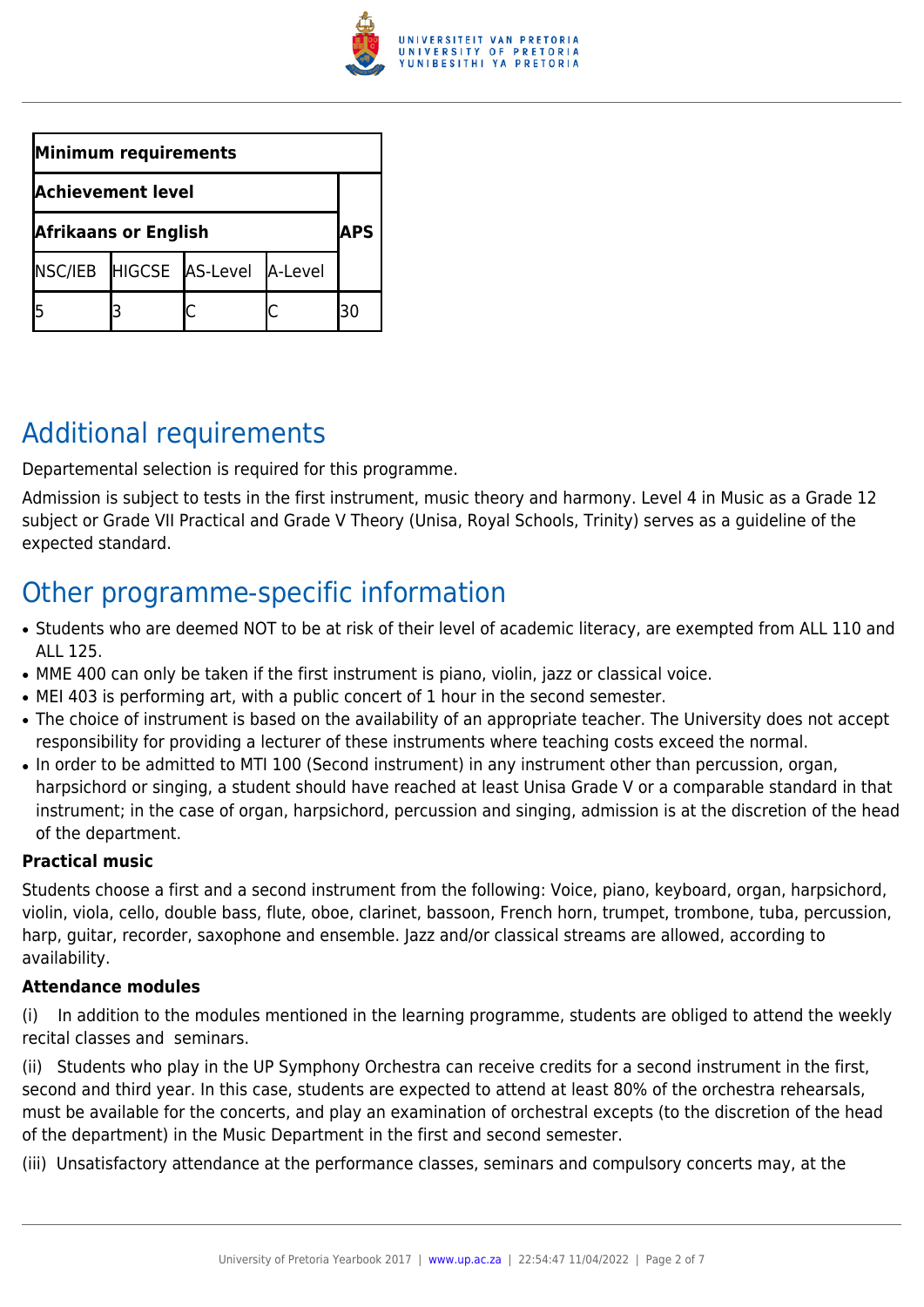

discretion of the head of the department, lead to a lowering of the student's MEI/MPM year mark.

# Promotion to next study year

#### **Admission to the second year of study**

Must obtain at least 108 credits for music modules at year level 1.

#### **Admission to the third year of study**

Obtain all credits at level 1 (142 credits), as well as at least 130 credits for music modules at yr level 2.

#### **Admission to the fourth year of study**

Must obtain all credits at level 2 (155 credits), as well as at least 110 credits for music modules at yr level 3.

### Pass with distinction

In order to be awarded the degree with distinction, a student has to obtain a weighted average of at least 75% for the final-year modules.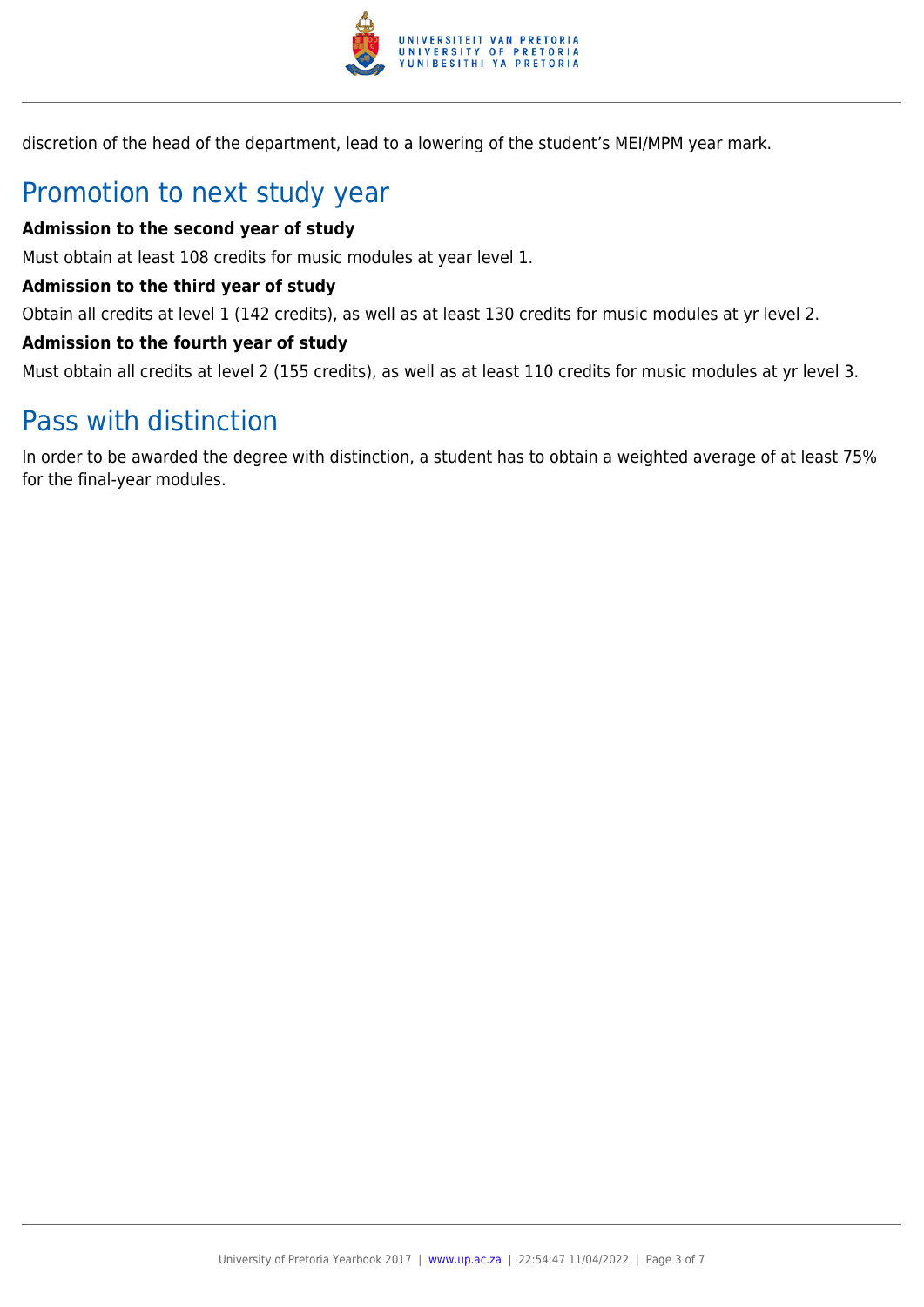

# Curriculum: Year 1

#### **Minimum credits: 120**

Select two elective modules at year level 1

### **Fundamental modules**

[Academic information management 101](https://www.up.ac.za/parents/yearbooks/2017/modules/view/AIM 101) (AIM 101) - Credits: 6.00 [Academic literacy 110](https://www.up.ac.za/parents/yearbooks/2017/modules/view/ALL 110) (ALL 110) - Credits: 6.00 [Academic literacy for Humanities 125](https://www.up.ac.za/parents/yearbooks/2017/modules/view/ALL 125) (ALL 125) - Credits: 6.00

### **Core modules**

[Aural training 100](https://www.up.ac.za/parents/yearbooks/2017/modules/view/GHO 100) (GHO 100) - Credits: 10.00 [General music studies \(1\) 110](https://www.up.ac.za/parents/yearbooks/2017/modules/view/MAM 110) (MAM 110) - Credits: 6.00 [General music studies \(2\) 120](https://www.up.ac.za/parents/yearbooks/2017/modules/view/MAM 120) (MAM 120) - Credits: 6.00 [First instrument 100](https://www.up.ac.za/parents/yearbooks/2017/modules/view/MEI 100) (MEI 100) - Credits: 20.00 [Musicology 110](https://www.up.ac.za/parents/yearbooks/2017/modules/view/MGS 110) (MGS 110) - Credits: 10.00 [Musicology 120](https://www.up.ac.za/parents/yearbooks/2017/modules/view/MGS 120) (MGS 120) - Credits: 10.00 [Music theory 100](https://www.up.ac.za/parents/yearbooks/2017/modules/view/MKT 100) (MKT 100) - Credits: 20.00 [Music theory 102](https://www.up.ac.za/parents/yearbooks/2017/modules/view/MKT 102) (MKT 102) - Credits: 20.00

### **Elective modules**

[Methodology: First instrument 100](https://www.up.ac.za/parents/yearbooks/2017/modules/view/MME 100) (MME 100) - Credits: 10.00 [Music education 170](https://www.up.ac.za/parents/yearbooks/2017/modules/view/MPE 170) (MPE 170) - Credits: 10.00 [Second instrument 100](https://www.up.ac.za/parents/yearbooks/2017/modules/view/MTI 100) (MTI 100) - Credits: 10.00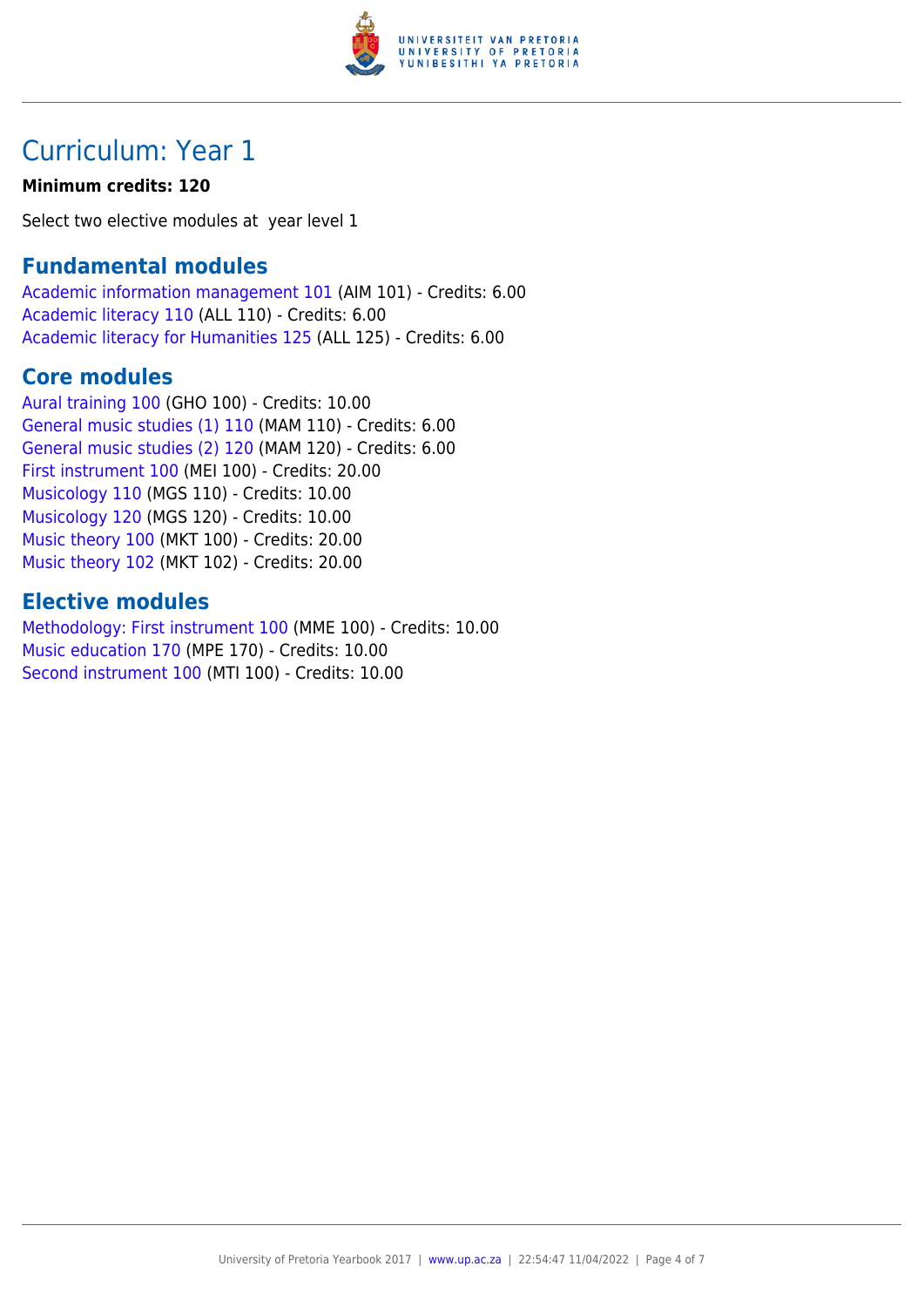

# Curriculum: Year 2

#### **Minimum credits: 120**

Select two elective music modules at year level 2

### **Core modules**

[Aural training 200](https://www.up.ac.za/parents/yearbooks/2017/modules/view/GHO 200) (GHO 200) - Credits: 12.00 [First instrument 200](https://www.up.ac.za/parents/yearbooks/2017/modules/view/MEI 200) (MEI 200) - Credits: 30.00 [Musicology 210](https://www.up.ac.za/parents/yearbooks/2017/modules/view/MGS 210) (MGS 210) - Credits: 12.00 [Musicology 220](https://www.up.ac.za/parents/yearbooks/2017/modules/view/MGS 220) (MGS 220) - Credits: 12.00 [Music theory 200](https://www.up.ac.za/parents/yearbooks/2017/modules/view/MKT 200) (MKT 200) - Credits: 30.00

### **Elective modules**

[Methodology: First instrument 200](https://www.up.ac.za/parents/yearbooks/2017/modules/view/MME 200) (MME 200) - Credits: 12.00 [Music education 270](https://www.up.ac.za/parents/yearbooks/2017/modules/view/MPE 270) (MPE 270) - Credits: 12.00 [Second instrument 200](https://www.up.ac.za/parents/yearbooks/2017/modules/view/MTI 200) (MTI 200) - Credits: 12.00 [Composition and orchestration 200](https://www.up.ac.za/parents/yearbooks/2017/modules/view/KPS 200) (KPS 200) - Credits: 12.00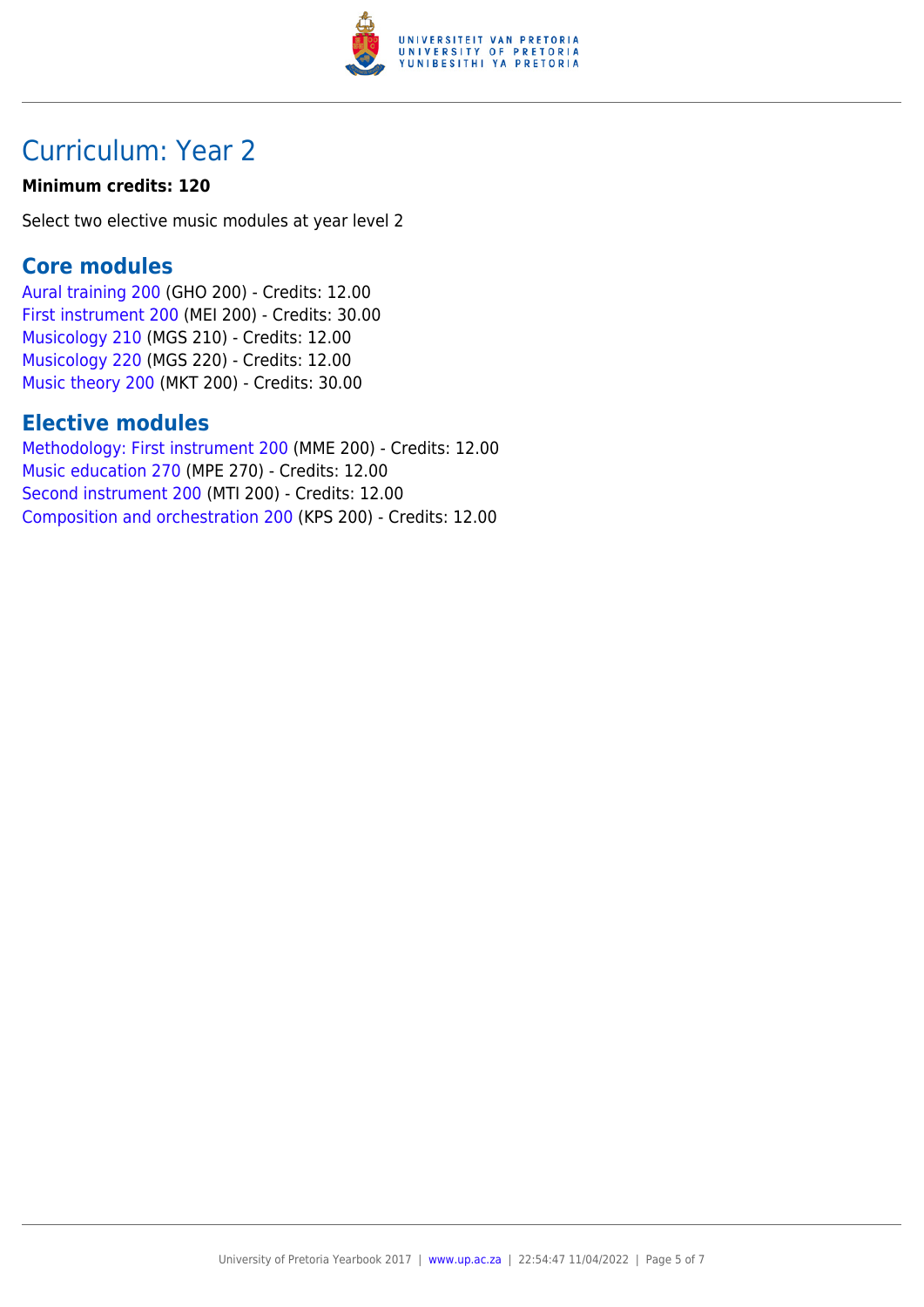

# Curriculum: Year 3

#### **Minimum credits: 120**

Select 3 elective modules at year level 3

### **Core modules**

[First instrument 300](https://www.up.ac.za/parents/yearbooks/2017/modules/view/MEI 300) (MEI 300) - Credits: 30.00 [Musicology 310](https://www.up.ac.za/parents/yearbooks/2017/modules/view/MGS 310) (MGS 310) - Credits: 18.00 [Musicology 320](https://www.up.ac.za/parents/yearbooks/2017/modules/view/MGS 320) (MGS 320) - Credits: 18.00

### **Elective modules**

[Composition and orchestration 300](https://www.up.ac.za/parents/yearbooks/2017/modules/view/KPS 300) (KPS 300) - Credits: 18.00 [Capita selecta: Music 300](https://www.up.ac.za/parents/yearbooks/2017/modules/view/MCS 300) (MCS 300) - Credits: 18.00 [Music technology 302](https://www.up.ac.za/parents/yearbooks/2017/modules/view/MCS 302) (MCS 302) - Credits: 18.00 [Music theory 300](https://www.up.ac.za/parents/yearbooks/2017/modules/view/MKT 300) (MKT 300) - Credits: 18.00 [Music entrepreneurship 300](https://www.up.ac.za/parents/yearbooks/2017/modules/view/MKZ 300) (MKZ 300) - Credits: 18.00 [Methodology: First instrument 300](https://www.up.ac.za/parents/yearbooks/2017/modules/view/MME 300) (MME 300) - Credits: 18.00 [Music education 370](https://www.up.ac.za/parents/yearbooks/2017/modules/view/MPE 370) (MPE 370) - Credits: 18.00 [Second instrument 300](https://www.up.ac.za/parents/yearbooks/2017/modules/view/MTI 300) (MTI 300) - Credits: 18.00